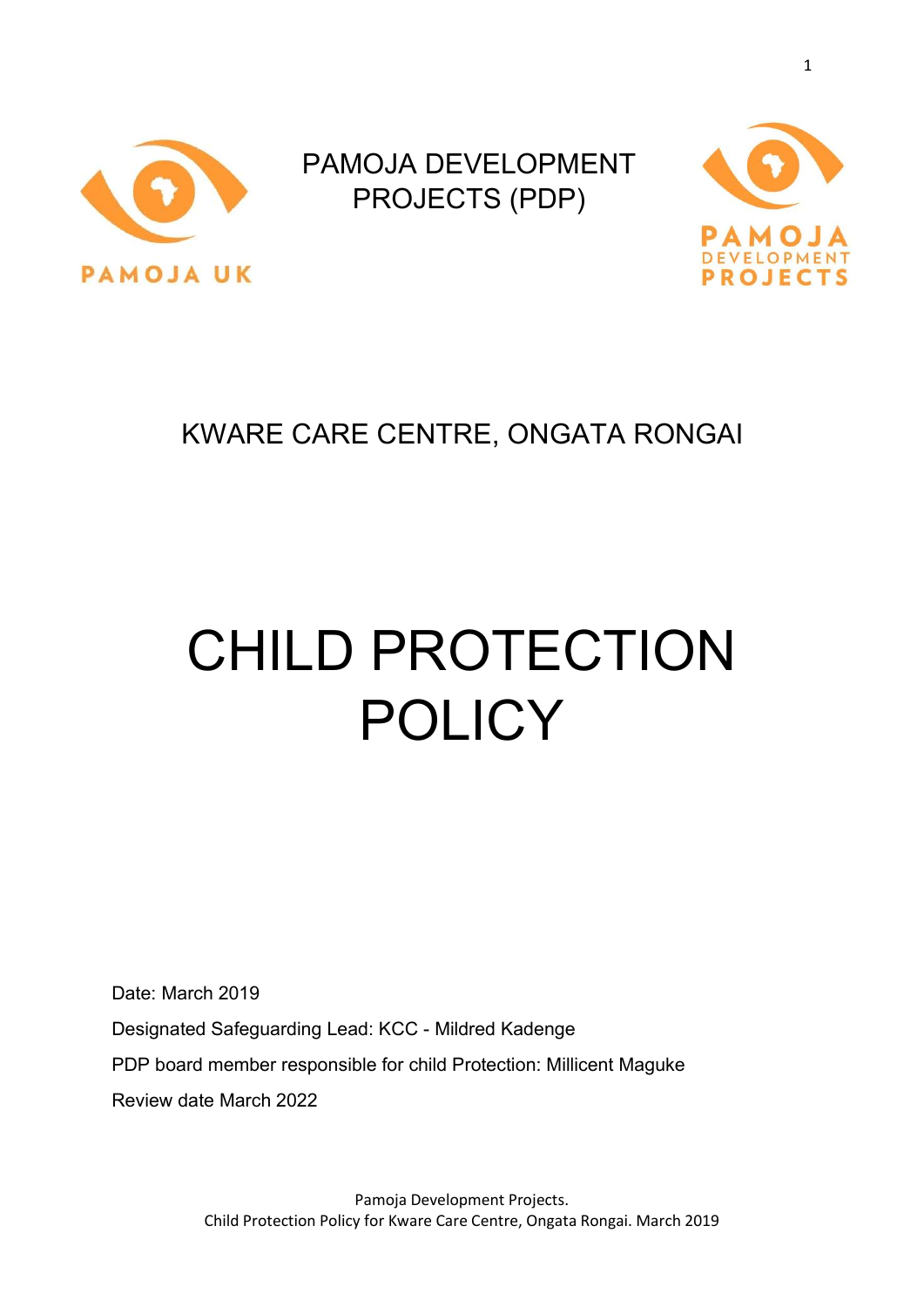| 1   | <b>CONTENTS:</b><br>Introduction                    | <b>PAGE</b><br>3 |
|-----|-----------------------------------------------------|------------------|
| 2   | <b>Definitions</b>                                  | 4                |
| 3   | Roles and Responsibilities:                         | 4                |
| 3.1 | <b>Of Trustees</b>                                  | 4                |
| 3.2 | Of Designated Safeguarding Lead                     | 5                |
| 3.3 | Of Teachers and Volunteers                          | 6                |
| 3.4 | Of Parents/ Guardians                               | 6                |
| 4   | <b>General Strategies</b>                           | 6                |
| 5   | Procedures                                          | 7                |
| 6   | <b>Staff Training</b>                               | 7                |
| 7   | Raising Awareness of Child Protection Issues        | $\overline{7}$   |
| 8   | Safe Caring                                         | 7                |
| 9   | <b>Recognising Child Abuse</b>                      | 8                |
| 10  | Use of photographic / video equipment               | 8                |
| 11  | Dealing with Suspected Abuse / Allegations of Abuse | 8                |
| 12  | <b>Record Keeping</b>                               | 10               |
| 13  | Supporting Victims / Witnesses of Abuse             | 11               |
| 14  | Dealing With Allegations Against Staff              | 11               |
| 15  | Procedure for reporting child protection concerns   | 11               |
| 16  | Referring Allegations to Child Protection Agencies  | 12               |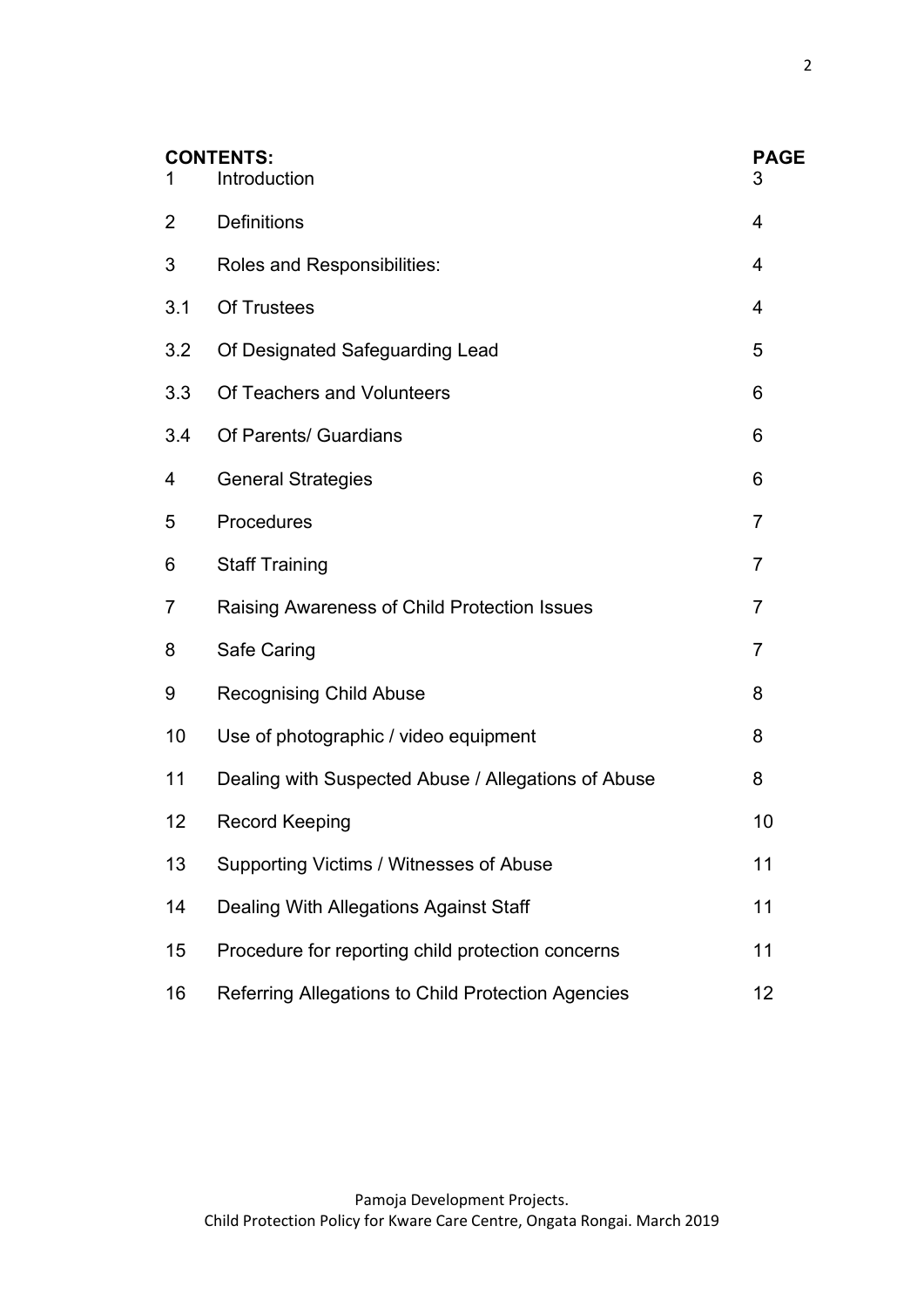#### 1. INTRODUCTION

At present Pamoja Development Projects (PDP) runs two orphanages (Care Centres) and a primary school. The things written in this child protection policy document express the wishes of the trustees of Pamoja UK as well as Board members of PDP, Kenya.

Pamoja values young people and children as being a vital part of the organisation and desires to see them grow, mature and be challenged in a healthy and safe environment.

Pamoja UK will appoint a Designated Safeguarding Lead as agreed by the trustees meeting.

This policy aims to provide all members of staff (paid and unpaid), children and young people, and their families with a clear and secure framework for ensuring that all children in the Care Centre are protected from harm, both while at the Centre and when off the Care Centre premises on other activities.

The Kware Care Centre (KCC) believes in supporting all aspects of children and young people's development and learning, and keeping children safe. We understand that emotional and social aspects of learning create a foundation for all academic learning. If a child has not been supported to understand, express and resolve their feelings, they may not have the ability to share with other children, resolve the small conflicts that arise in day-to-day classroom life, or concentrate on learning. Their frustrations may cause a range of antisocial, disruptive, overly compliant or withdrawn behaviours.

The central aim of this Child Protection Policy is to set out for all relevant parties the:

- a. Principles and values underlying this Care Centre's approach to the safeguarding of its service users
- b. Ways in which the Care Centre does this
- c. Steps taken to avoid abuse/harm taking place
- d. Actions taken to deal with abuse/harm if it occurs

This policy has been developed to ensure the Care Centre fulfils the principles, requirements and any statutory duties established by

- Education Act 2002
- Kenya's Children Act 2001
- National Plan of Action for Children in Kenya 2015
- THE BASIC EDUCATION ACT, 2013
- Safeguarding Children and Safer Recruitment in Education 2010
- Working together to safeguard children 2015
- Safer Working Guidance DfE 2015
- Keeping Children Safe in Education 2016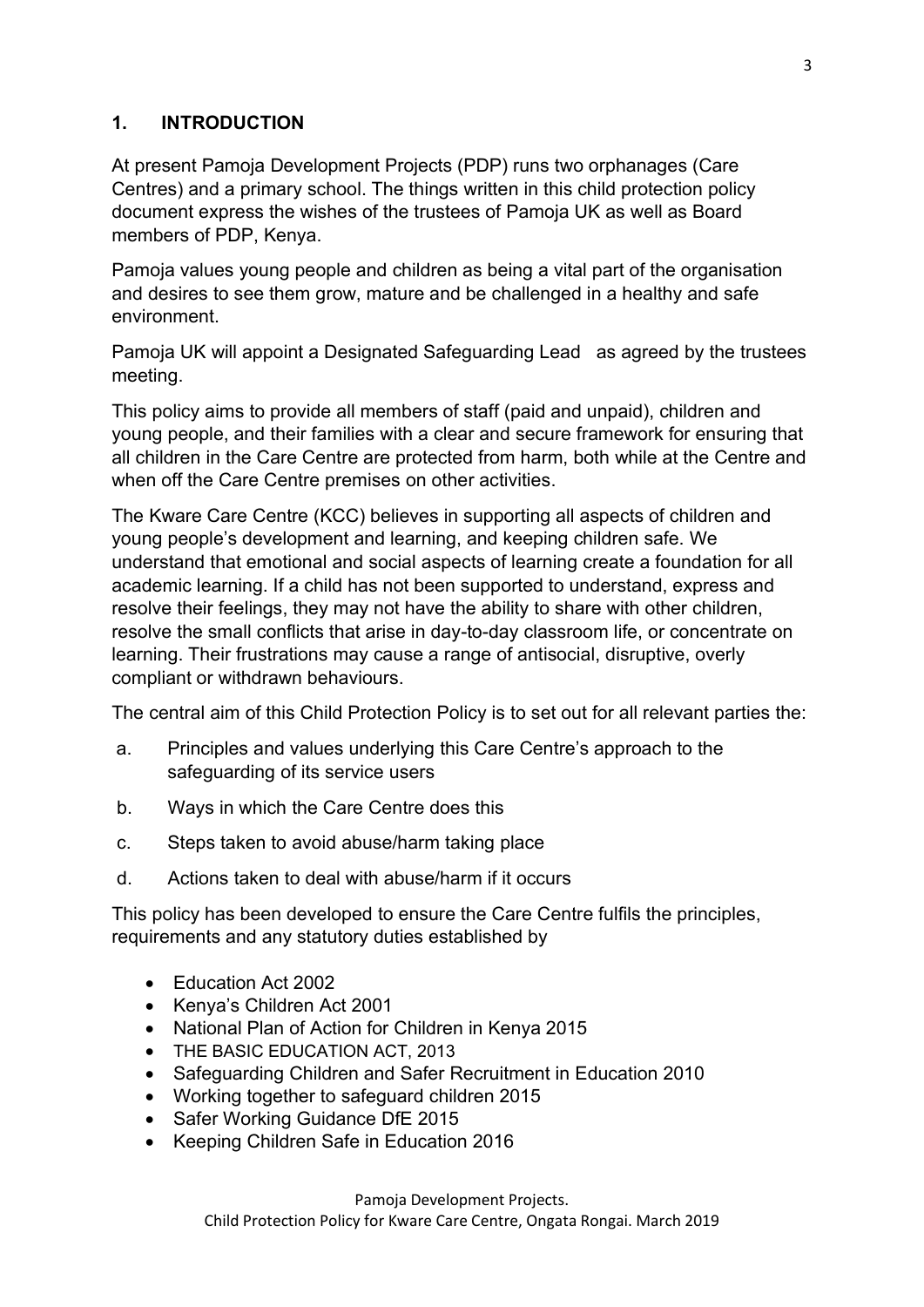# 2. DEFINITIONS

What is child abuse and child protection?

Child abuse: Involves acts of commission and omission, which result in harm to the child. The four types of abuse are physical abuse, sexual abuse, emotional abuse and neglect.

Child protection: Is the process of protecting individual children identified as either suffering, or likely to suffer, significant harm as a result of violence, exploitation, abuse or neglect.

(National Plan of Action for Children in Kenya 2015)

#### 3. ROLES AND RESPONSIBILITIES

#### 3.1 Role of the PDP Board Members

The board members have a key responsibility for monitoring child protection in the Care Centre.

Responsibilities include:

- Ensuring all staff and regular volunteers have access to this Child Protection and Safeguarding Policy and the implications on their role are fully explained.
- Having a designated person responsible for child protection
- Ensuring that there is a board member who has particular responsibility for safeguarding and child protection
- Reviewing policies and procedures in line with national guidance
- Receiving regular reports from the Matron on Child protection
- Ensuring all members of staff are made aware of the main forms of abuse and their symptoms.
- Ensuring all members of staff are made aware of their responsibilities in relation to the disclosure or discovery of child abuse and the Care Centre's procedures for dealing with such incidents.
- All staff members are made aware of procedures and where to locate them.
- Ensuring that procedures are in place to deal with allegations against a member of staff.
- Ensuring that appropriate ongoing training is provided to ensure that staff maintain knowledge of child protection issues and are aware of any new developments.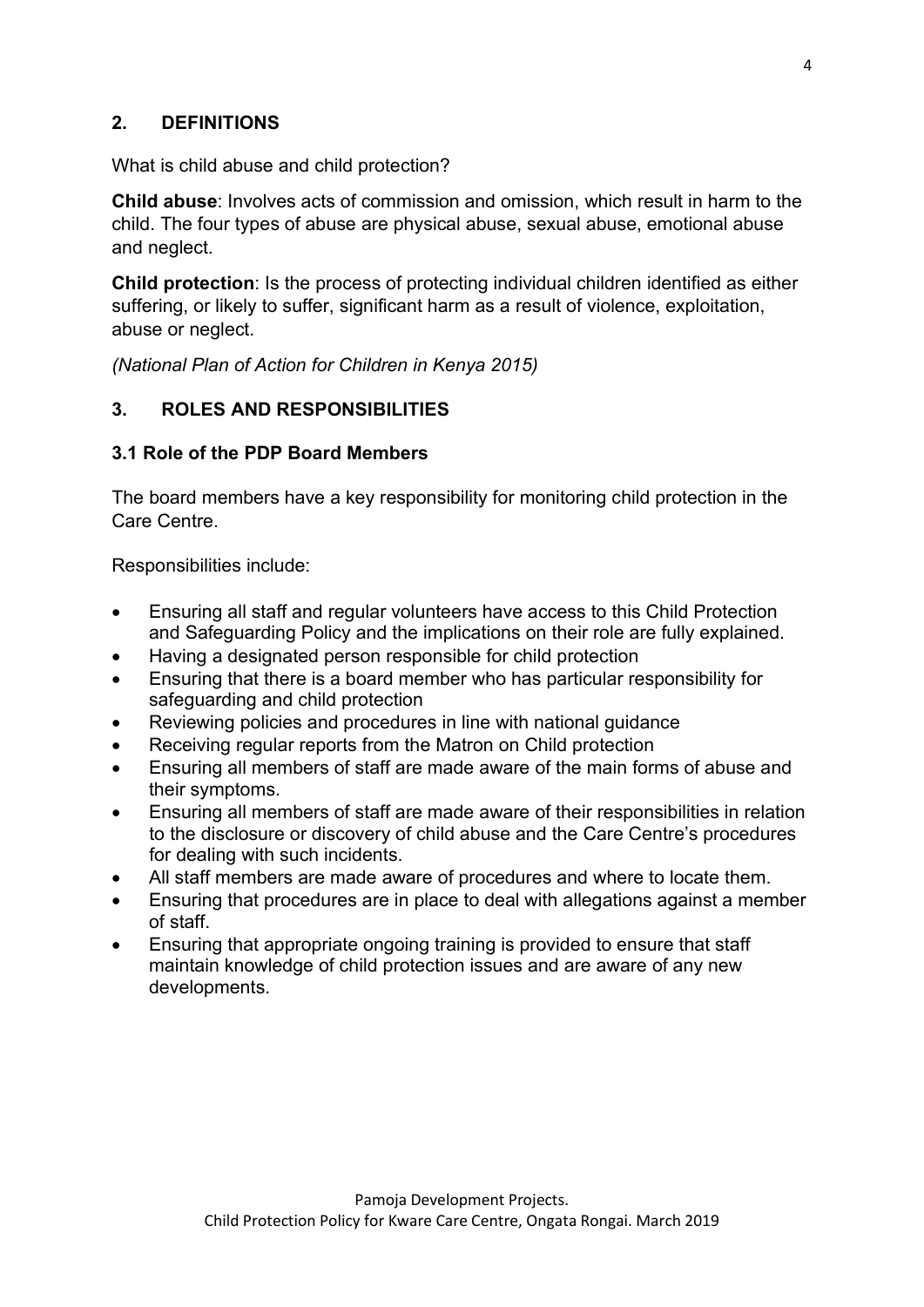#### Staff Roles and Responsibilities

We understand that the care centre should provide a stable and secure element in the lives of all children and that all staff have a role to fulfil in relation to safeguarding children. We recognise that, because of the day to day contact with children, staff are well placed to observe children and spot potential indicators of abuse. The Matron is the designated senior person for Child Protection and Safeguarding within the care centre.

# 3.2 Designated Safeguarding Leads

The following people have been appointed as Designated Safeguarding Leads:

Pamoja UK: Chair of Trustees

PDP Nairobi: Matron of Care Centre

PDP Magina: Mier Pamoja Projects Coordinator

#### Role of the Designated Safeguarding Lead (DSL)

- Coordinating action within the care centre and liaising with children's social services and other agencies over cases of abuse and suspected abuse
- Acting as a source of advice within the care centre
- Ensuring that staff are familiar with the child protection policies and procedures
- Referral of individual cases of suspected abuse to the relevant social services agency
- Organising training on child protection within the care centre
- Informing parents/guardians of the responsibilities of staff members with regard to child protection procedures
- Where referrals are made to social care these should be confirmed in writing within 24 hours. The designated person is responsible for following up any referrals where concerns remain or there is no communication about actions taken. Where there is uncertainty about making a full referral, advice can be sought from MASH without giving the child's details.
- Ensuring that the policy is being put into practice;
- Being the first point of contact for child protection issues;
- Keeping a record of any concerns expressed about child protection issues;
- Bringing any child protection concerns to the notice of the PDP Board members and contacting the Local Authority if appropriate;
- Ensuring that paid staff and volunteers are given appropriate supervision;
- Ensuring that everyone involved with the organisation is aware of the identity of the Designated Safeguarding Lead.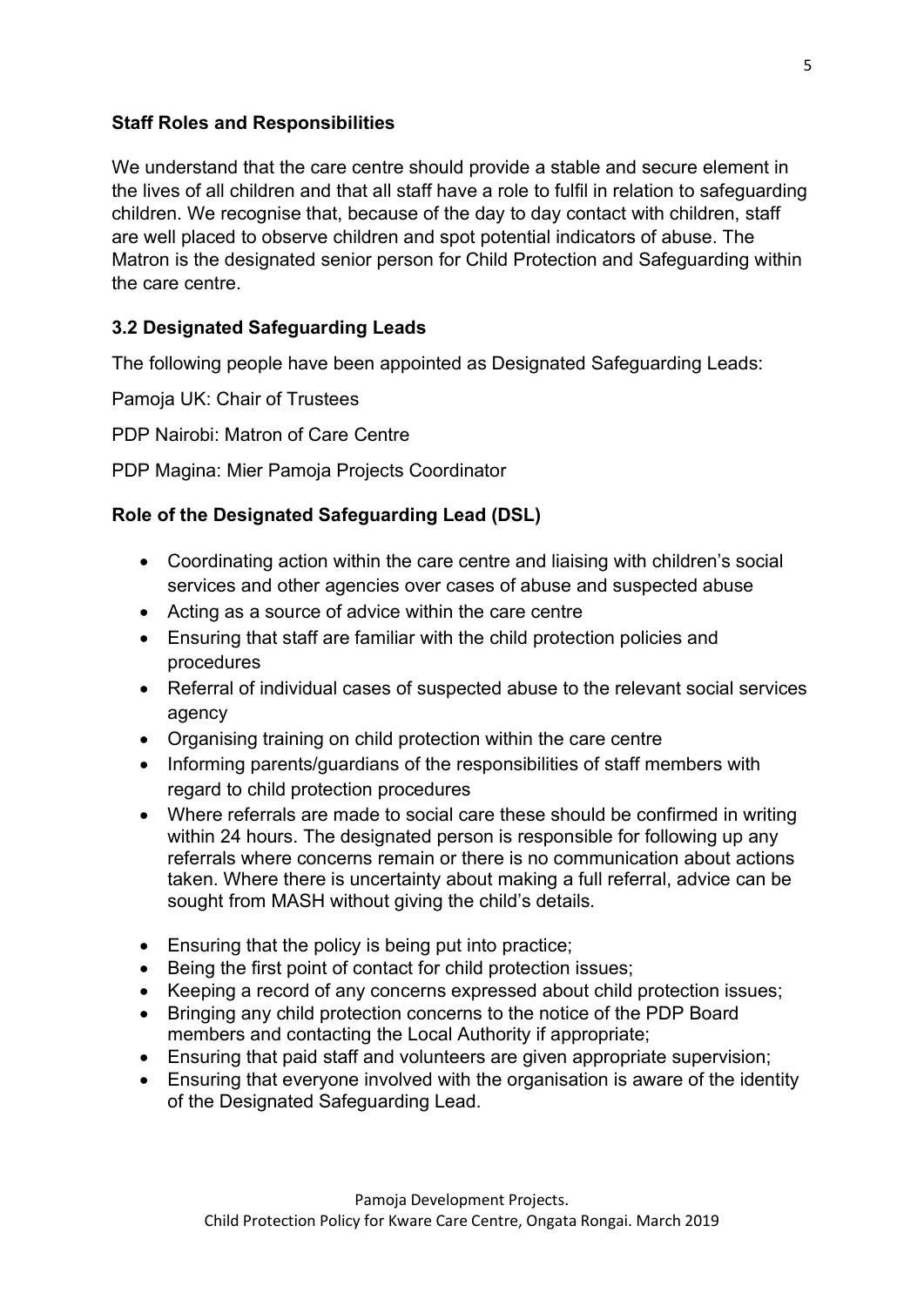## 3.3 Role of Staff and Volunteers

- Being alert to the signs and symptoms of abuse and their responsibility for the immediate referral of any concerns to the designated senior person responsible for child protection.
- Supporting children who wish to make a disclosure
- Establish and maintain an environment where children feel secure, are encouraged to talk, and are listened to.
- Implementing the Care centre's Health and Safety policies in order to maintain a safe and secure setting.
- Ensuring that children know that there are adults in the care centre whom they can approach if they are distressed or worried.
- Promoting anti-discriminatory and anti-oppressive practice in line with the care centre policy by providing positive role models, and by acknowledging and respecting the individual needs of the child.
- Being aware of the PDP's whistle blowing policy and are encouraged to raise any concerns relating to practice in the care centre in line with the policy

New staff and volunteers are familiarised with this Child protection policy as part of their induction.

## 3.4 Role of Parents / Guardians

We will always undertake to share our concerns with and support parents/guardians but the care centre is required to take into account the safety of the child. Professional advice would be sought prior to contacting parents /guardians should the need arise.

#### 4. GENERAL STRATEGIES

There are a number of strategies to address safeguarding issues. These include: • Health and Safety procedures

- Safe recruitment procedures including the need for DBS checks / Good conduct certificate
- Care / Educational Plans
- Strong Home/Care Centre Links
- Complaints Procedures
- Anti-Bullying Policy
- Good role modelling from staff

• All children are encouraged to take on responsibilities and roles to ensure the safe keeping of themselves and each other.

 Each child and young person should be formally registered with PDP. The information includes an information/consent form which their parent/guardian must complete. These forms have vital information about health and emergency contacts and should be kept securely.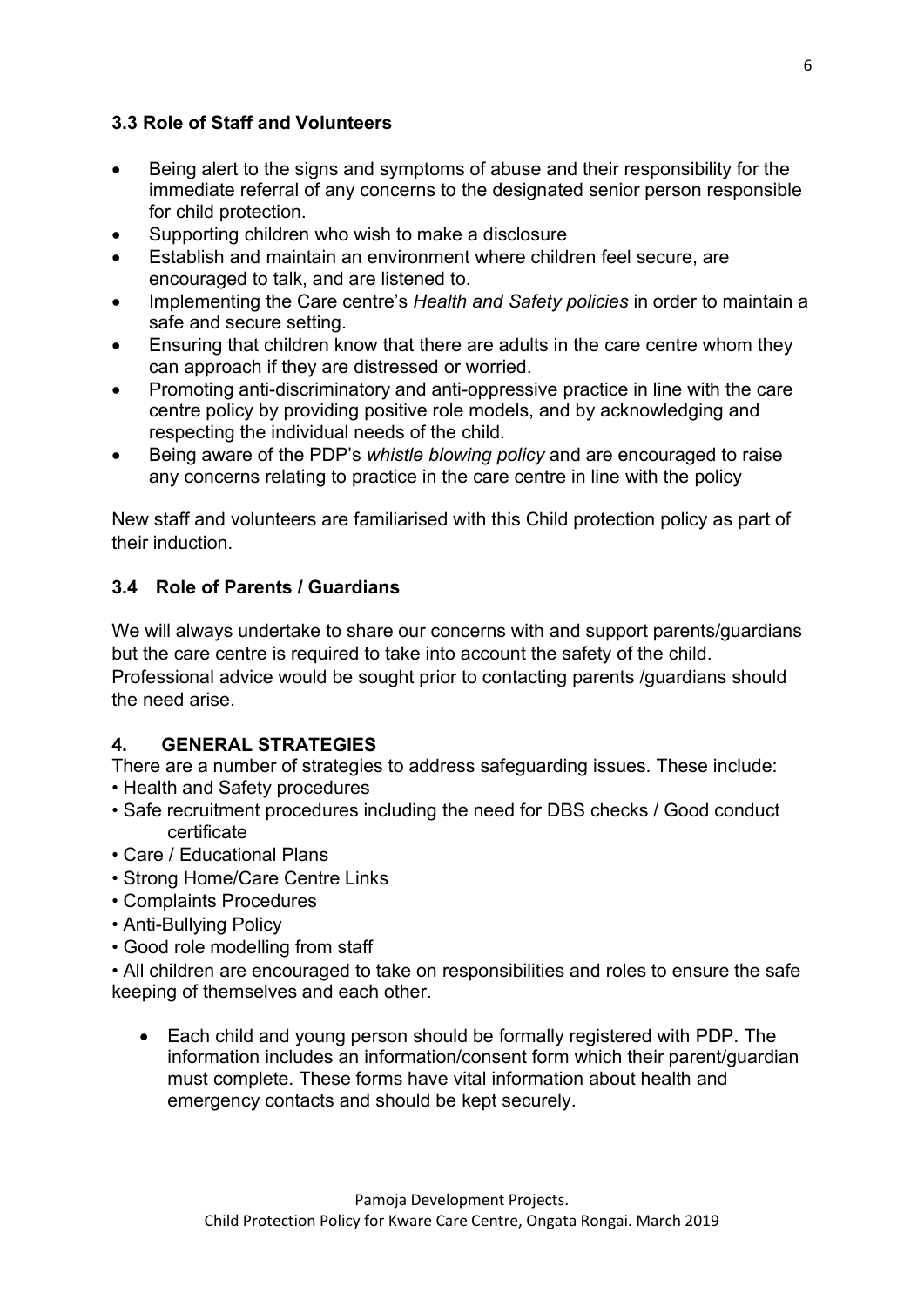# 5. PROCEDURES

The Care Centre's Safeguarding and Child Protection Policy, recording forms and body maps are in the office and available on request.

# 6. STAFF TRAINING

All staff in the care centre will attend training at least every three years. The Designated Safeguarding Lead will undertake training every two years in order for them to fulfil their role.

As part of the new staff induction all staff will have a meeting with the DSL to:

• Discuss procedures that are in place

• Be given an overview of different types of abuse and symptoms that could possibly be encountered.

# 7. RAISING AWARENESS OF CHILD PROTECTION ISSUES

The care centre is committed to raising awareness of child protection and to equipping children with the skills needed to keep them safe. It aims to do this by:

- Ensuring staff have access to appropriate training and resources.
- Including opportunities at the centre that will help children to develop skills they need to recognise and stay safe from abuse.
- Ensuring that children know what to do if they have worries or concerns
- Providing children the opportunity to share their worries or concerns

# 8. SAFE CARING

All members of staff are made aware of the care centre's safeguarding procedures and are committed to working in accordance to the principles of safe caring.

- Every effort will be made to minimise the time when members of staff are left alone with a child. If it is necessary for a member of staff to be alone with a child then the door of the room should be kept open and another member of staff should be informed.
- If a child makes inappropriate physical or verbal contact with a member of staff or another child the incident must be reported to the senior designated person and must be recorded.
- Members of staff will never carry out a personal task for a child that they can do for themselves. If such contact is essential, a member of staff will assist the child as required in line with the Centre's intimate care policy.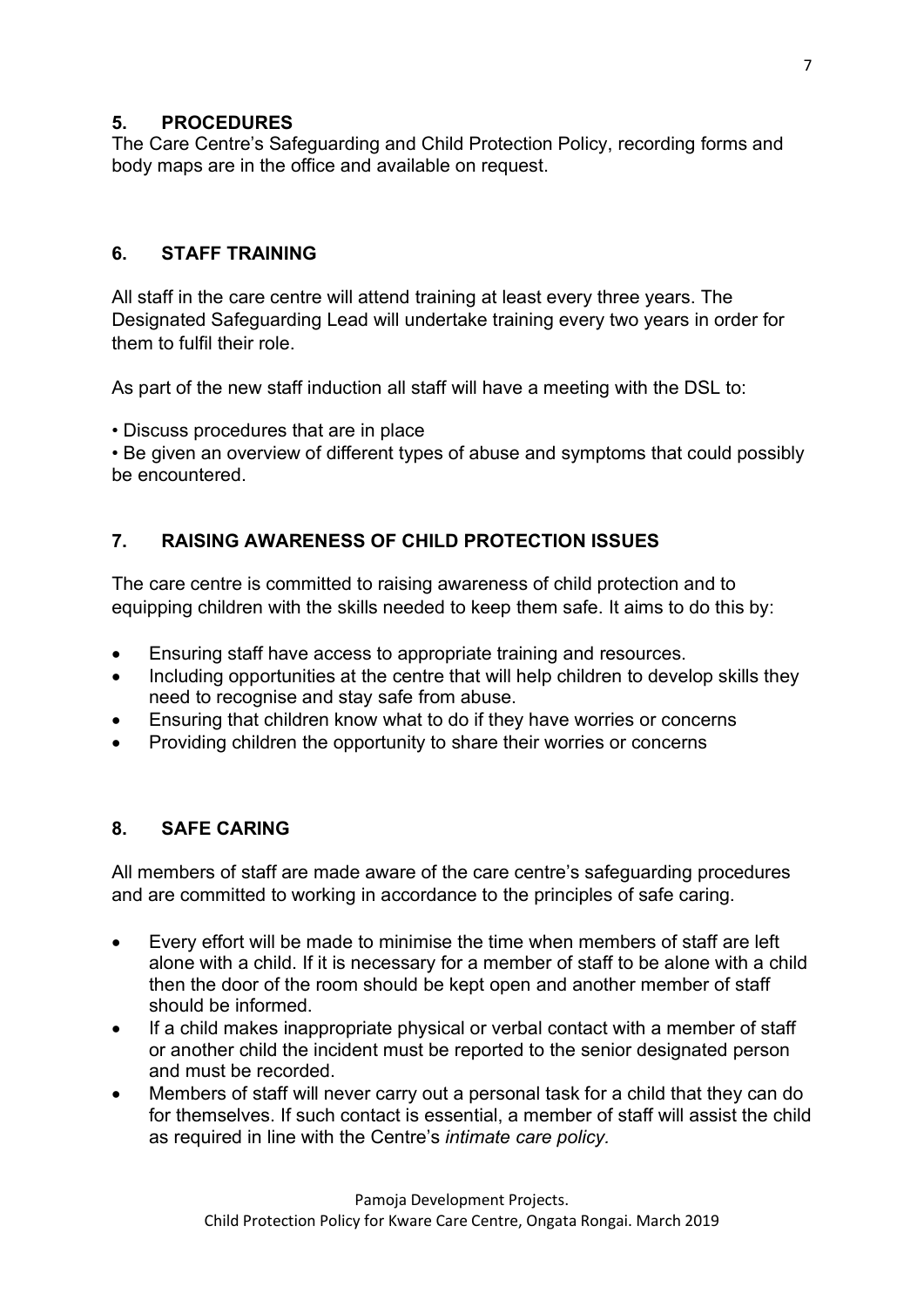- Unless a child has a specific need staff should not accompany children into the toilet or washrooms.
- All members of staff will be mindful of how they approach children both physically and verbally. All contact should be appropriate to the child's age and emotional understanding and unnecessary or potentially inappropriate contact will be avoided.
- Members of staff are aware that their actions, however well intentioned, may be misconstrued and therefore they must ensure that they consider, and are aware of, the implications of their actions at all times.

## 9. RECOGNISING CHILD ABUSE

Child abuse manifests itself in a variety of ways, some overt and some less obvious. All members of staff are committed to maintaining a vigilant approach to identify potential cases. Safeguarding is not just about protecting children from deliberate harm. For our care centre it includes such things as child safety, bullying, tribal abuse and harassment, educational visits, intimate care and children missing education.

All members of staff are aware of the signs and symptoms of abuse and are aware that a child may display a range of symptoms and that these may have other causes. All members of staff will maintain an objective and non-judgemental approach when considering symptoms but will remember that their first priority is the protection of the child.

Unless the initial concerns are related to sexual abuse or fabricated illness they will always be discussed with parents / guardians and their explanations / comments will be noted.

#### 10. USE OF PHOTOGRAPHIC / VIDEO EQUIPMENT

Visitors, volunteers and Pamoja workers will take photos and videos of our Pamoja children. These photos will only be used to send to sponsors or in advertising material and presentations (E.G. newsletters, AGM, presentation talks to promote the work of Pamoja, facebook and other social media sites). These images will only identify the child's first name – not their full name. If a parent or guardian wants to object to their child's photo being taken then they need to speak either to the Matron of the Care Centre or the head teacher of the school.

#### 11. DEALING WITH SUSPECTED ABUSE / ALLEGATIONS OF ABUSE

Pamoja Development Projects. The care centre is committed to fulfilling its responsibilities by treating any suspected or alleged abuse seriously, objectively and sensitively. Any suspicion or disclosure of

Child Protection Policy for Kware Care Centre, Ongata Rongai. March 2019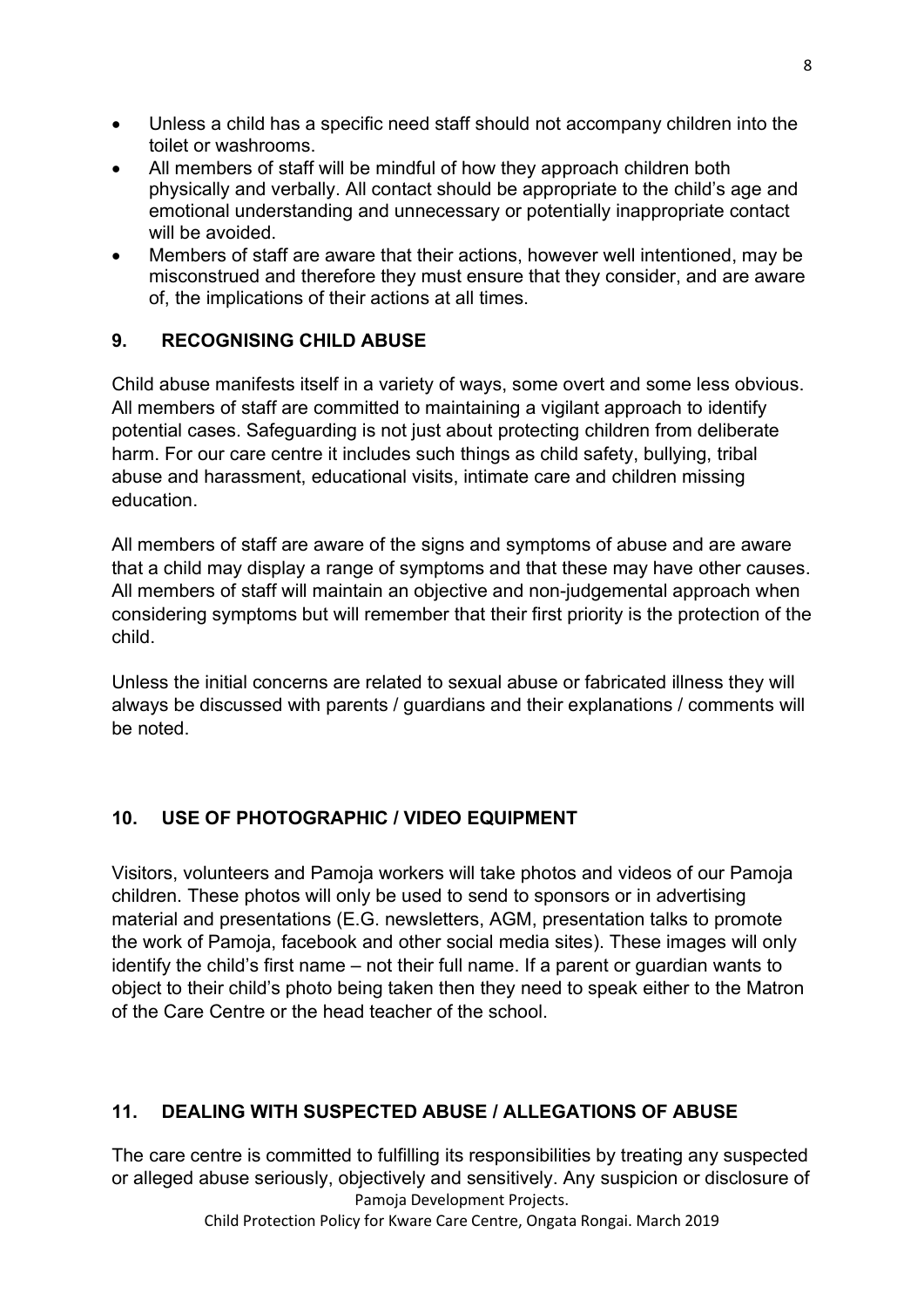abuse must be reported to the designated senior person immediately to ensure that initial inquiries and records comply with procedures.

- All members of staff must report any concerns to designated person.
- Initial concerns should be discussed with parents / quardians by the designated lead unless they are related to sexual abuse or fabricated illness.
- Written records of all reported incidents will be produced and maintained, even where there is no need to refer the matter immediately.
- Written information is kept by the Matron who is the designated Safeguarding Lead and kept in their office.
- All members of staff will demonstrate great care in distinguishing between fact and opinion when recording suspected incidents.
- The senior designated person will ensure that all records are kept securely, separate from the main children's records.
- All members of staff will ensure that all suspicions and allegations are treated sensitively and confidentially.
- Any child involved in alleged incidents will be comforted and reassured.

In incidents where a child makes an allegation or a disclosure the member of staff concerned will:

Ask open questions that will encourage the child to speak in their own words.

## What you should do

- Remain calm.
- Listen to the child/young person
- Ensure the child is safe, comfortable and not left alone.
- Reassure the child that they are not to blame.
- Look at them directly and do not promise to keep any secrets before you know what they are, but always let the child/young person know if, and why, you are going to tell anyone
- Take whatever is said to you seriously and help the child/young person to trust his/her own feelings. Take notes of exactly what is said to you avoiding assumptions and conjecture. Make any observable judgement
- It is not the role of the worker to investigate any allegations (this would contaminate evidence if a situation went to court). Any disclosure by a child/young person must be reported to the named child protection officer.
- Speak immediately to the Local Children's Authority for further advice and guidance.

#### What you should not do

- Project workers/volunteers should not begin investigating the matter themselves.
- Not ask leading questions that puts words into the child's mouth.
- Do not discuss the matter with anyone except the correct people in authority.
- Do not form your own opinions and decide to do nothing.

#### Pamoja Development Projects.

Child Protection Policy for Kware Care Centre, Ongata Rongai. March 2019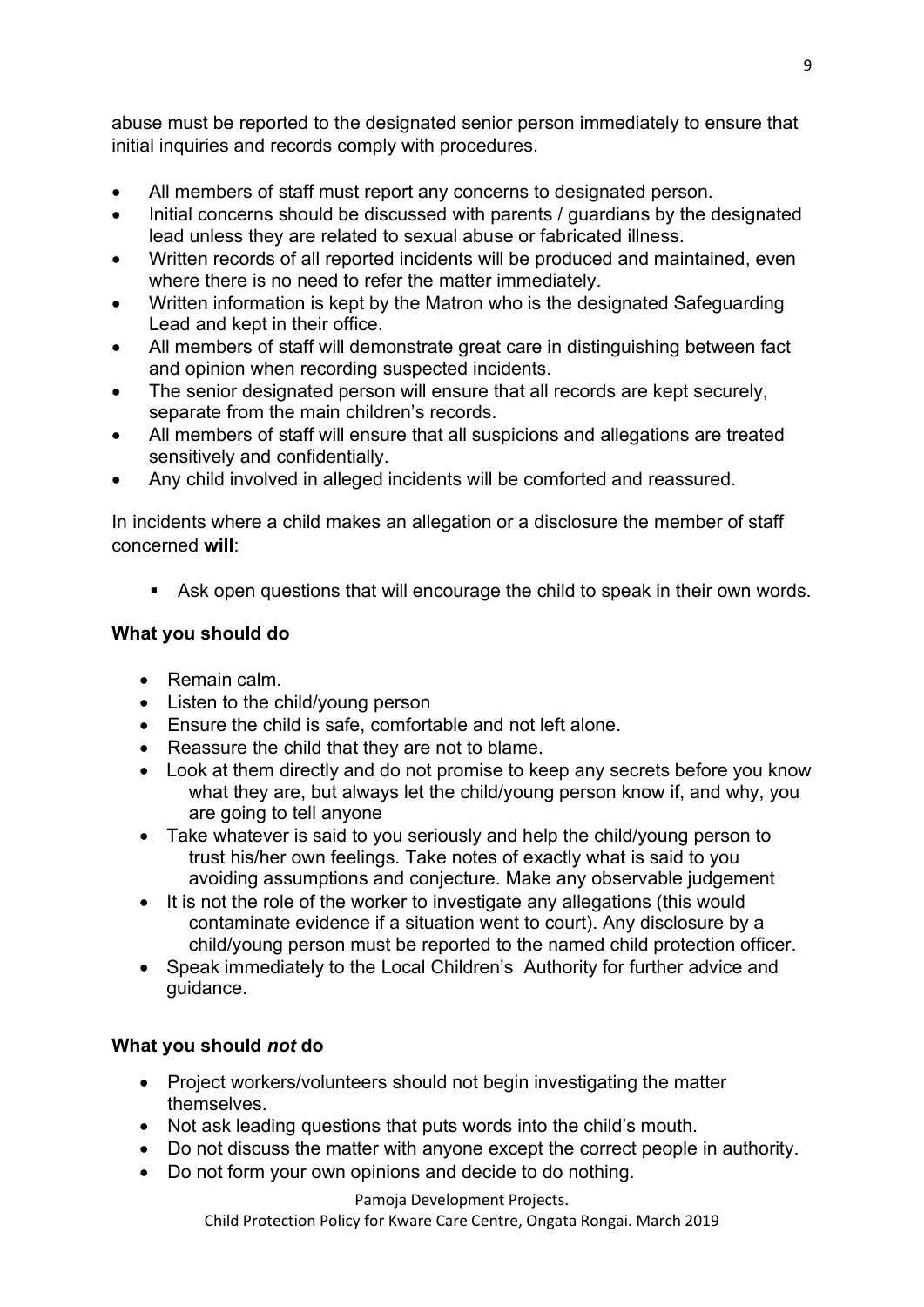#### Things to say or do:

- 'What you are telling me is very important'
- This is not your fault'
- 'I am sorry that this has happened/is happening'
- 'You were right to tell someone'
- What you are telling me should not be happening to you and I will find out the best way to help you'
- Make notes soon after the event. Try to write down exactly what the young person or child said. Avoid assumptions or conjecture.

#### Things not to say or do:

- Do not ask leading questions Why? How? What?
- Do not say 'Are you sure?'
- Do not show your own emotions e.g. shock/disbelief
- Do not make false promises

#### 12. RECORD KEEPING

In the event of any form of allegation or disclosure having been made, or in the event of a member of staff finding any cause for concern, a written record must be kept and recorded within 24 hours, with the record being passed to and stored by the Designated Safeguarding Lead.

. Staff can play a vital role in helping children in need or at risk by effective monitoring and record keeping. Any incident or behavioural change in a child that gives cause for concern should be recorded. It is important that records are factual and reflect the words used by the child or young person. Opinion should not be given unless there is some form of evidence base which can also be quoted. Records must be signed and dated with timings if appropriate. It is important to remember that any issues are confidential and staff should know only on a 'need to know' basis.

Information to be recorded, on the Record of Concern and Body Map if necessary

• Child's name and date of birth

• Child in normal context, e.g. behaviour, attitude, (has there been an extreme change)

- The incident(s) which gives rise for concern with date(s) and times(s)
- A verbatim record of what the child or young person has said.

• If recording bruising/injuries indicate position, colour, size, shape and time on a body map.

• Action taken

The details above are vital to the information gathering process and do not constitute an investigation. Written information should be passed to the Designated Safeguarding Lead.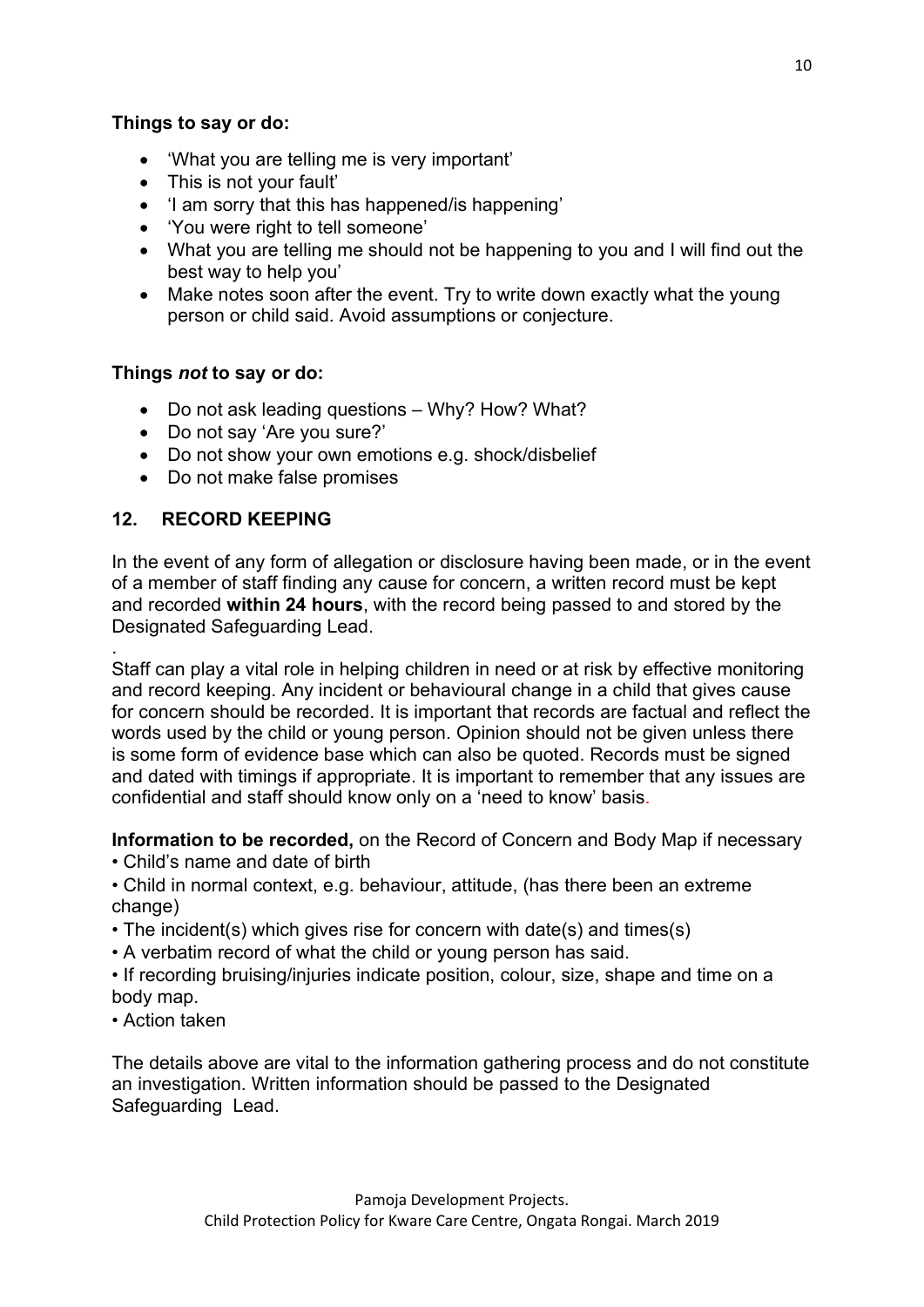#### Storage of records

The Designated Safeguarding Lead will ensure that records relating to concerns for the welfare or safety of children are kept separate from other children's files and are stored securely. Information will be shared on a strictly need to know basis and in line with child protection policy guidance.

#### 13. SUPPORTING VICTIMS / WITNESSES OF ABUSE

We recognise that children who are abused or witness violence may find it difficult to develop a sense of self worth. They may feel helpless, humiliated and guilty. At school their behaviour may be challenging and defiant or they may be withdrawn. We understand that school may be the only predictable element in the lives of children at risk and as such, the care centre will endeavour to support the pupil through:

- The care centre's aims and values.
- Establishing effective relationships, and liaison with other agencies that support the child such as social services.
- Notifying social services if there is an unexplained absence of more than one week for any pupil who is being supported by social services.
- Ensuring that, where a pupil known to social services leaves, their information is transferred to their new school immediately and that the child's social worker is informed.

# 14. DEALING WITH ALLEGATIONS AGAINST STAFF

Any allegation made against any member of the Kware Care Centre staff will be fully investigated.

- If an allegation is made against a member of staff the Matron will immediately follow guidelines set out in the Whistle Blowing policy.
- If the allegation is against the Matron, the board member (PDP) responsible for child protection issues will be notified and they will follow the procedures.

# 15. PROCEDURE FOR REPORTING CHILD PROTECTION CONCERNS

Concerns about child abuse may be brought to your attention in different ways.

For example:

- A child tells you (i.e. discloses) that he/she is being abused
- Someone tells you that they have grave concerns about a child
- A child's behaviour may indicate abuse
- A worker's behaviour changes or focuses inappropriately on a particular child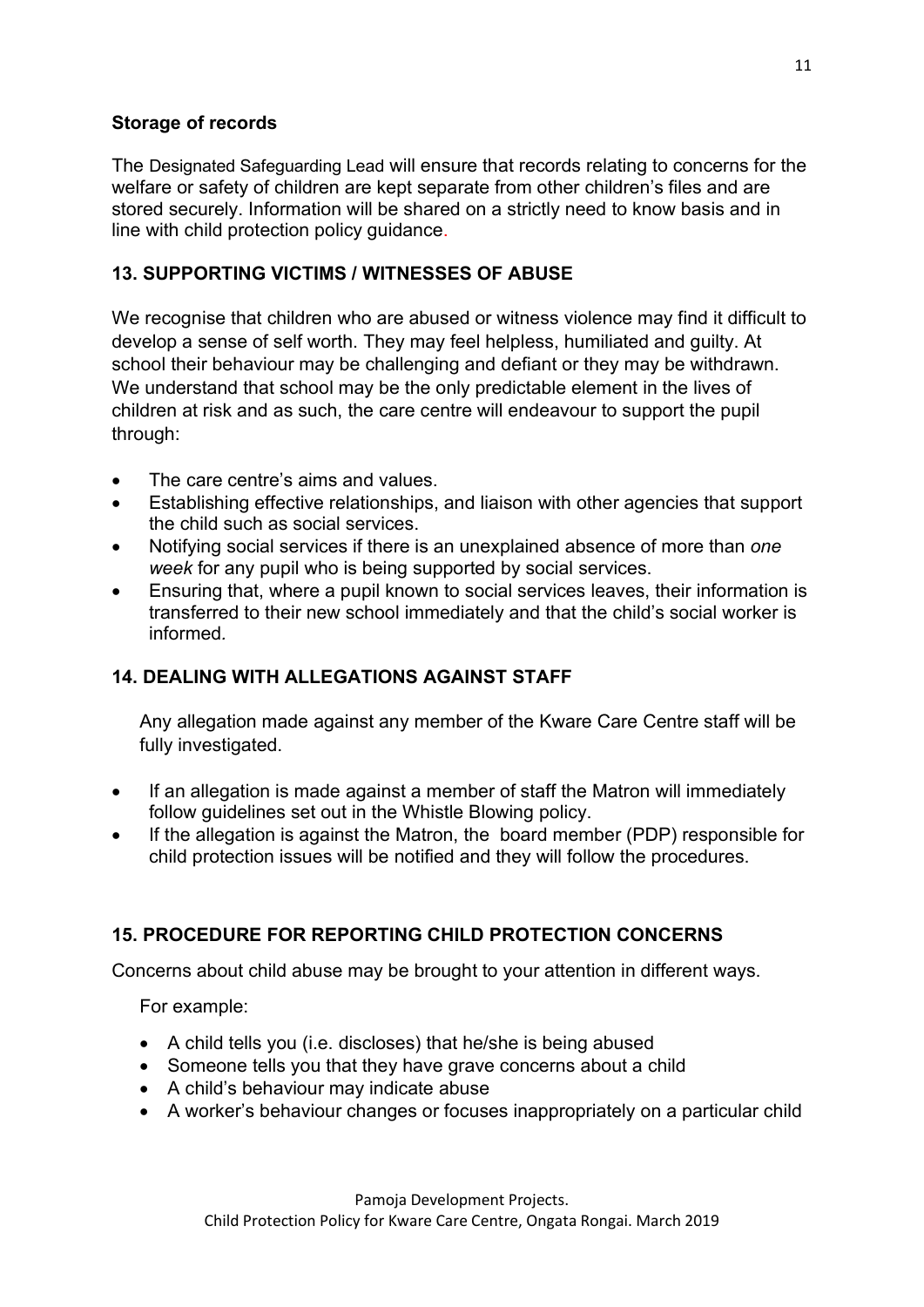It is not your responsibility to decide whether or not abuse has taken place. Please follow the following procedure:

#### Discuss your concerns with the Designated Safeguarding Lead or a senior member of staff if the Designated Safeguarding Lead is not available. The designated officer will then discuss this with the parents.

If you suspect a child is being sexually abused or is being physically harmed through giving or denying medication, or if discussing with the parents/guardians will make the situation dangerous for the child or for you, then this will not be discussed with the parents/guardians.

# 16. REFERRING ALLEGATIONS TO CHILD PROTECTION AGENCIES

- If the senior Designated Safeguarding Lead has reasonable grounds to believe that a child has been, or is in grave danger of being, subject to abuse, the following procedure will be implemented
- Contact will be made, at the earliest opportunity.
- The designated persons will communicate as much information about the allegation and related incidents as is consistent with advice from the social services.
- At all times the safety, protection and interests of the children concerned will take precedence. The care centre will work with and support parents / guardians as far as they are legally able.
- All members of staff will assist the social services, as far as they are able, during any investigation of abuse. This will include disclosing written and verbal information and evidence and may require attendance at case conferences.

Care Centre staff play a crucial role in helping to identify welfare concerns, and indicators of possible abuse or neglect, at an early stage. The Kware Care Centre is committed to referring those concerns via the Designated Safeguarding Lead (DSL) to the appropriate organisation, normally the children's department, contributing to the assessment of a child's needs and, where appropriate, to ongoing action to meet those needs.

All staff members should be aware of the signs of abuse and neglect so that they are able to identify cases of children who may be in need of help or protection. Staff members working with children are advised to maintain an attitude of 'it could happen here' where safeguarding is concerned. When concerned about the welfare of a child, staff members should always act in the interests of the child.